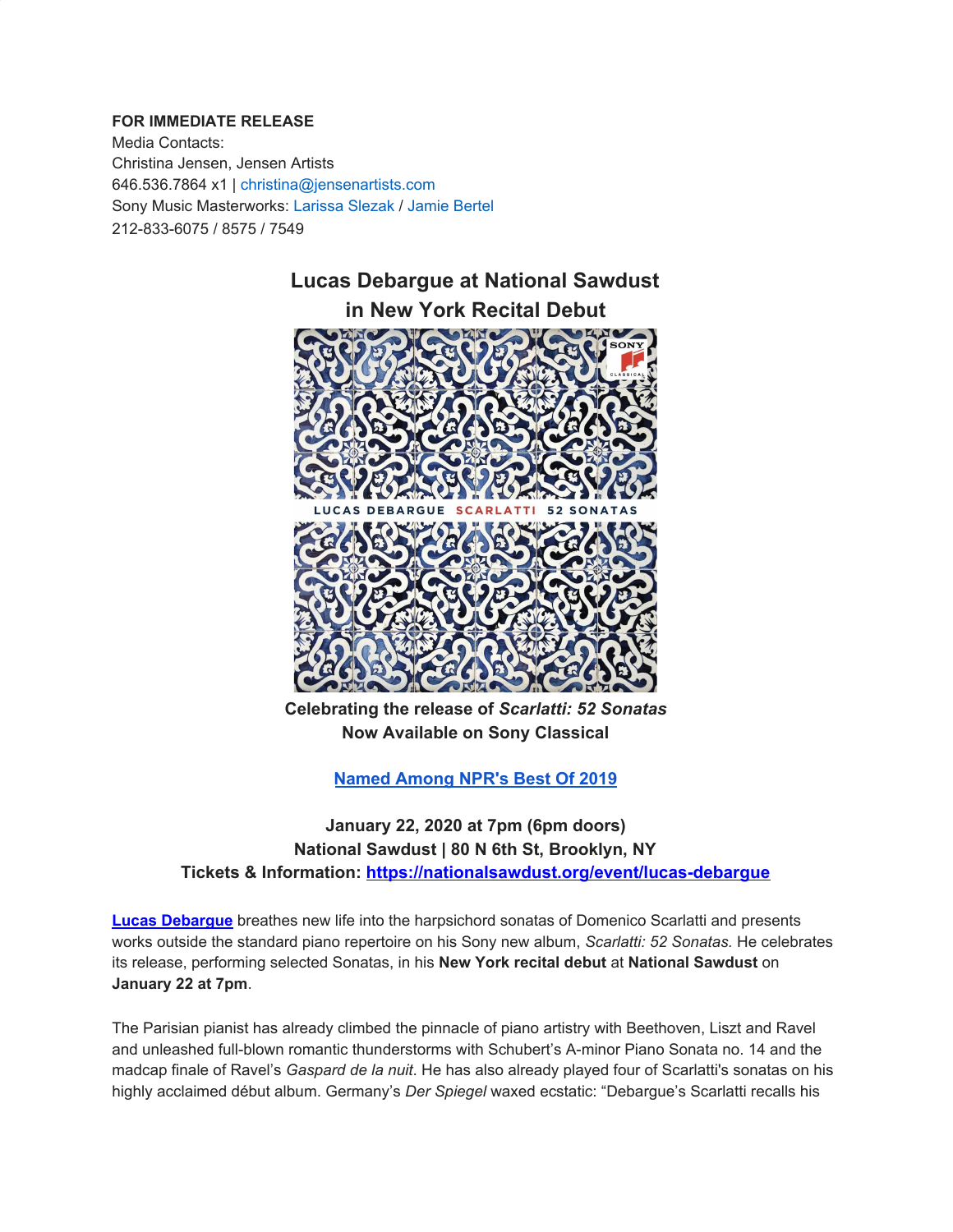mighty predecessors. He displays the subtle touch and feeling once bestowed on these miniatures by Vladimir Horowitz and imparts new sound to Scarlatti's keyboard music. … Debargue touches the outer limits of expression between joylessness and rapture: one may find it overwrought, but it's never less than gripping. And then there's the gentle Glenn Gould touch."

Debargue is excited about his new project: "Scarlatti is inspiring. He's the centre of my musical thought as regards music for keyboard instruments." He goes on: "I took it as a sort of personal mission to finally do something with him."

Though Scarlatti generally lacks a firm place in the repertoire – he's not heard very often and is almost never the mainstay of a recital – he's one of those milestones that every pianist must turn to. He was born in Naples in 1685, the same year as Johann Sebastian Bach. But unlike his versatile German colleague he was primarily a harpsichordist, a man of soft but very precise nuances. The 555 harpsichord sonatas form the core of his compositional output.

"Lucas Debargue is an exception among today's rarefied piano virtuosos." (*Der Spiegel)* He's also known for his open-mindedness: he left conservatory at the age of 15 and played electric bass in a rock band. Then he studied literature. But again and again he felt drawn back to the classical piano. In 2015 he caused an international sensation at the Tchaikovsky Competition in Moscow, playing Medtner and Ravel. Though he didn't win, the jury squabbled over this very fact, and he was allowed to play at the prize-winners concert. It was his springboard to fame. Since then he's been under contract to Sony Classical. The Scarlatti retrospective on four CDs is now his fourth release.

It has turned out bright and gleaming. Debargue completed the recording in Berlin in a mere five days, playing in the Church of Jesus Christ at the Free University in Dahlem – the same studio where Karajan once recorded. Debargue speaks of "perfect conditions".

"In Scarlatti we hear influences from southern Spain, from Andalusia, but also from the Baroque," Debargue explains. "Often there's something crazy as well, this urge to probe what keyboard instruments are capable of saying at all. I'm fascinated by the balance in this music." To fetch Scarlatti into the modern age, Debargue played on a Bösendorfer 280. He performed completely without pedal – against the instrument's grain, so to speak – and found a *jeu perlé* as bright as sunlight. We hear the formal riches of Scarlatti in a new way. The insistent octaves of Sonata K.14 take on an amazing resemblance to Beethoven.

Debargue's plan was to rescue the Italian master from early music. True, there exist fabulous recordings, he confides, but modern ears can hardly listen to them any more. "I hear more harpsichord in them than Scarlatti," he explains. "The instrument is always in the foreground. We rarely perceive the structure and form of these often highly complex and intelligent sonatas."

Now all this has changed. Moreover, Debargue has sought out a cross-section of Scarlatti's oeuvre. Here, too, the Parisian pianist exposes listeners to new sonic experiences, presenting works well outside normal concert fare. His repertoire ranges from the deeply baroque F-major Sonata K 6, where the left hand functions like a thoroughbass, to K 526, an explosion of colours whose deftly interwoven *legato* passages already presage the sound of romanticism.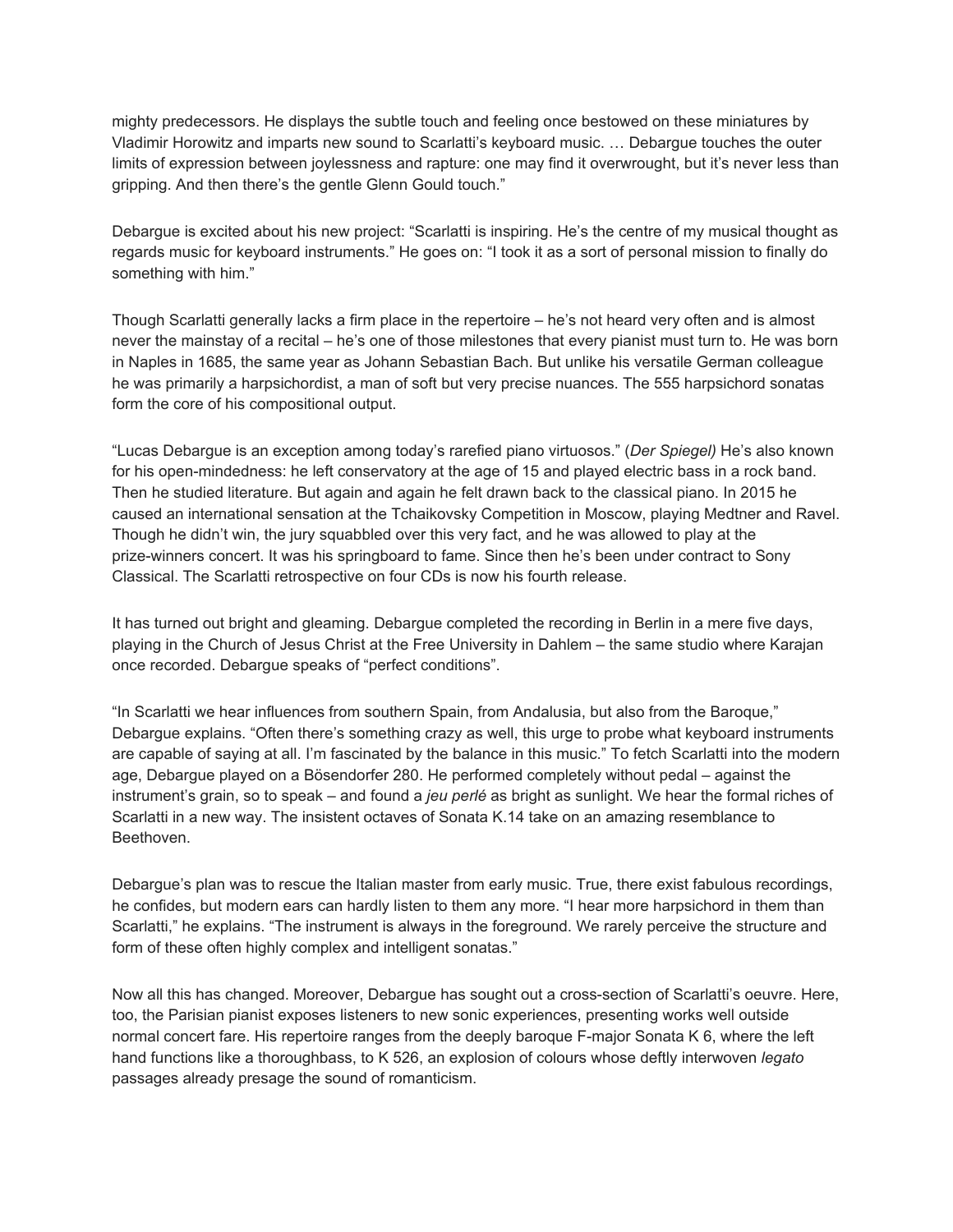## **About Lucas Debargue**

The uncommon talent of Lucas Debargue was revealed by his performances at the Tchaikovsky International Competition in Moscow in 2015. Though placed fourth at the final round, he was the only contestant across all disciplines to receive the coveted Moscow Music Critic's Prize as a pianist "whose incredible gift, artistic vision and creative freedom have impressed the critics as well as the audience".

Following this breakthrough, Lucas was invited to play solo and with leading orchestras in the most prestigious venues: Theatre des Champs Elysées and Philharmonie in Paris; London's Wigmore Hall and Royal Festival Hall; Berlin Philharmonic and Prinzregententheater in Munich; Stockholm's Konzerthuset; the Concertgebouw in Amsterdam; the Milan Conservatory; Carnegie Hall; Chicago Symphony Hall Kennedy Center in Washington; Maison de la Musique in Montreal, the Royal Conservatory of Toronto; the concert halls of Mexico City, Tokyo, Beijing, Shanghai, Taipei, Seoul; and of course the legendary Grand Hall of Tchaikovsky Conservatory and the Tchaikovsky Concert Hall in Moscow, the Mariinsky Concert Hall and the Shostakovich Philharmonic Hall in St. Petersburg.

Lucas Debargue regularly collaborates with Valery Gergiev, Mikhail Pletnev, Vladimir Jurowski, Andrey Boreyko, Yutaka Sado, Tugan Sokhiev, Vladimir Fedoseev, Bertrand de Billy, and Mirga Gražinytė-Tyla. His chamber music partners include Gidon Kremer, Janine Jansen, and Martin Frost.

In the 2019-20 season, Mr. Debargue will make his mainstage Carnegie Hall debut with the American Symphony Orchestra and Leon Botstein. He will also perform in Boston, Toronto and Montreal. A tour with the Russian National Orchestra and Maestro Pletnev will take him to the Middle East and Switzerland, while Berlin will welcome him back to the Konzerthaus with Shostakovich First Concerto and music by a living Russian composer, Leonid Desyatnikov.

Born in 1990, Mr. Debargue forged a highly unconventional path to success. He began to study music when he was 11, but soon switched to literature and graduated from Paris Diderot 7 University as a Bachelor of Arts. In his teens, he continued to explore piano repertoire on his own.

At the age of 20 Mr. Debargue decided to re-dedicate himself to the piano and started his professional training at the Paris Cortot Music School under the guidance of the celebrated piano teacher Rena Shereshevskaya. It was her vision and support that helped him make a commitment to music for life. In 2014, Mr. Debargue won the First Prize at the Gaillard International Piano Competition (France), which gave him the confidence to paticipate and, eventually, to become one of the prize winners in the Tchaikovsky Competition.

A performer of fierce integrity and dazzling communicative power, Lucas Debargue draws inspiration for his playing from literature, painting, cinema, jazz, and develops very personal interpretation of a carefully selected repertoire. Though the core piano repertoire is central to his career, he is also keen to present works by lesser-known composers like Nikolai Medtner, Nikolai Roslavets, or Milosz Magin.

He also composes and performs his own music. *Orpheo di camera* concertino for piano, drums and string orchestra was premiered with Kremerata Baltica in Latvia in 2017. A Piano Trio was created later that year under the auspices of the Louis Vuitton Foundation in Paris.

A Sony recording artist, Lucas Debargue has released three solo albums with music of Scarlatti, Bach, Beethoven, Schubert, Chopin, Liszt, Ravel, Medtner and Szymanowsky. He collaborated with Janine